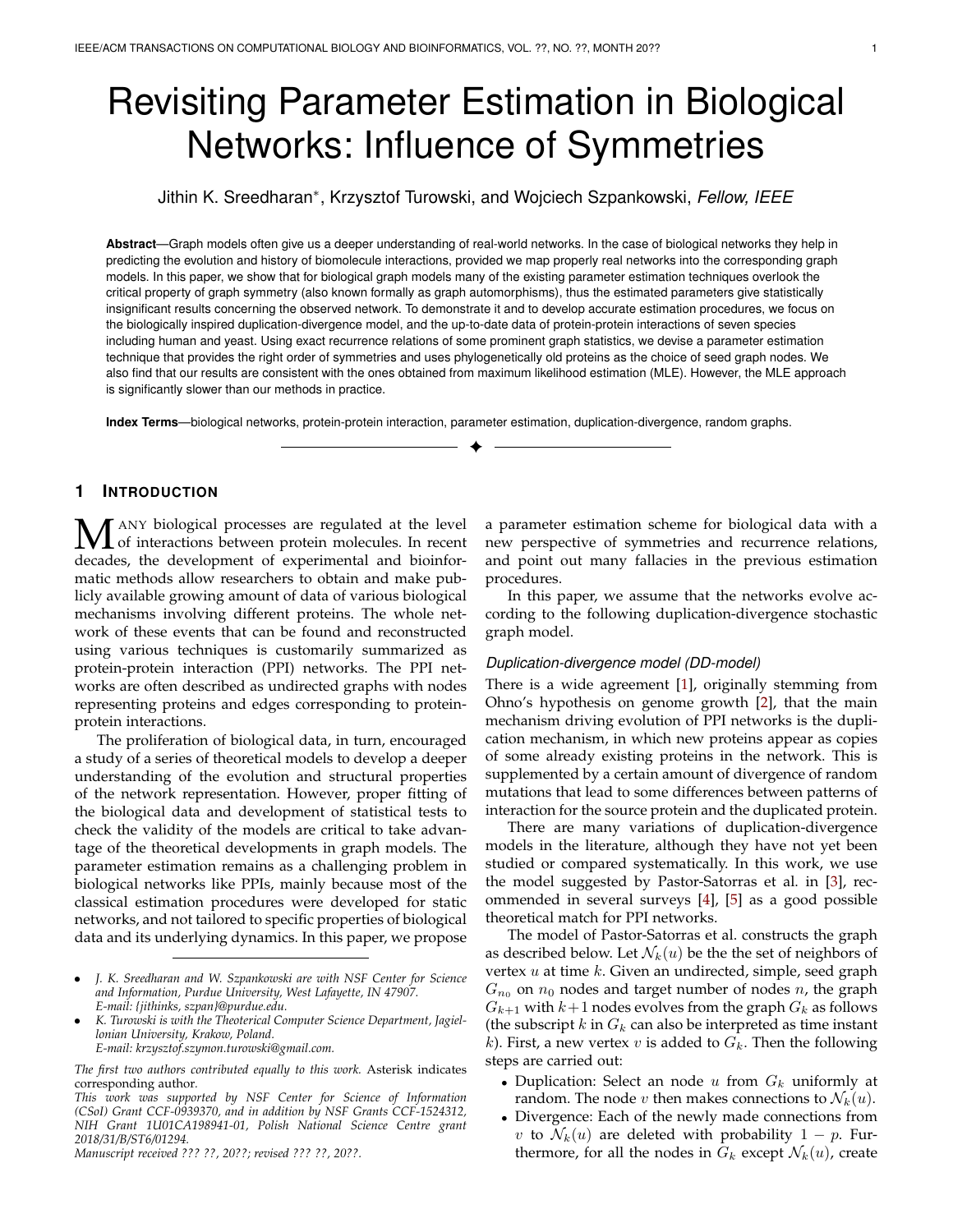an edge from each of them to  $v$  independently with probability  $\frac{r}{k}$ .

The above process is repeated until the number of nodes in the graph reaches *n*. We denote the graph  $G_n$  generated from the DD-model with parameters  $p$  and  $r$ , starting from seed graph  $G_{n_0}$ , by  $G_n \sim$  DD-model  $(n, p, r, G_{n_0}).$  Note that the above model generalizes pure duplication model when  $p = 1, r = 0$  [\[6\]](#page-12-5), [\[7\]](#page-12-6). In some variations of the model (e.g. [\[8\]](#page-12-7)), the nodes  $v$  and  $u$  will make a connection independently with a probability q that is much larger than  $r/k$ . However, the addition of  $q$  does not introduce significant changes in the properties of the graph, therefore we do not consider such a variation in this work.

#### **Motivation and contributions**

In this work, we rigorously study the problem of parameter estimation in the duplication-divergence model using PPI datasets of seven species. The following points motivate this work and we present our key results with them.

#### *Symmetries of the graph*

One important feature of the networks that was neglected in the previous studies is the distribution of the number of symmetries generated by the fitted models with fine-tuned parameters. The symmetries of a graph  $H$  are formally called automorphisms which is defined as the set of all permutations  $\pi$  of the vertex set of H with the property that, for any vertices u and v, we have  $\pi(u) \sim \pi(v)$  if and only if  $u \sim v$  where  $\sim$  represents an edge (i.e., an automorphism is a an adjacency preserving permutation). For the real-world PPI networks it turns out that the number of symmetries is considerably high, which is in stark contradiction with properties of many random graph models. For example, it is known that graphs generated from Erdős-Renyi model [\[9\]](#page-12-8) and from preferential attachment model [\[10\]](#page-12-9) are asymmetric with high probability. Therefore they cannot be reasonably justified as underlying generation schemes for PPI networks. We shall also see that the same phenomena may occur for the DD-model with some ranges of the parameters  $p$  and  $r$ .

Automorphisms are rarely studied in the context of biological networks and graph models. So far there are no theoretical results on automorphisms in the duplicationdivergence model except the work in [\[11\]](#page-12-10) for the limiting case of  $r = 0$ , where it was discovered that when both  $p = 0$ and  $p = 1$  the model produces graphs with a significant amount of symmetry.

Our main focus in this work is to take into account the number of automorphisms of the observed network to restrict the parameter search to a more meaningful range. Moreover, we show that most parameters outputted by previous estimation techniques fail to produce graphs having an order of automorphisms close to that of the PPI networks and therefore they are, in this regard, do not fit the DD-model well. We also note that cross-checking with the number of automorphisms of the real-world network forms a null hypothesis test for the model under consideration.

Moreover, there are close relations between automorphism group of a graph and eigenvalues of the associated graph matrices (commonly called spectrum of a graph) [\[12\]](#page-12-11). The graph spectrum concisely abstracts many key characteristics of the graph like the number of triangles and other subgraphs, number of walks of a specified length, number of spanning trees etc. If the existing parameter estimation methods fit the given graph into a model that is not in agreement in terms of the number of automorphisms, the spectrum and many characteristics of the fitted graph do not get matched to the given graph.

#### *Graph parameter recurrences*

It is widely recognized that the asymptotics of structural properties such as the degree distribution and number of edges of the DD-model are crucial parameters, upon which judgment about the fitness of the model could be made. From the theoretical point of view, the analysis for the DD-model was presented in [\[13\]](#page-12-12), [\[14\]](#page-12-13), supporting the case that graphs derived from this model exhibit (under certain assumptions) power-law-like behavior. Moreover, the frequency of appearance of certain graph structures called graphlets (small subgraphs such as triangles, open triangles, etc.) can be viewed as another criterion for model fitting (see [\[4\]](#page-12-3), [\[15\]](#page-12-14) and the references therein). The triangles and *wedges* (paths of length 2 or star with two nodes) are particularly crucial as they are directly related to the network clustering coefficient. The high value of this coefficient is recognized in general as a significant characteristic of some biological networks including PPI networks [\[16\]](#page-12-15), differentiating these networks from those which can be obtained, for example, from Erdős-Renyi or preferential attachment models.

Our approach is based on recreating graph evolution from a single snapshot of the observed network. We apply, for the first time, rigorous analyses to estimate parameters with the recurrence relations of degree and the number of wedges and triangles, recreating the dynamic process of DD-model construction. The advantages of this approach are twofold: first, the use of accurate iterative formulas allow us to achieve more realism and precision for finite graphs, which is in contrast to most of the previous studies that derive parameter estimates exclusively in terms of steady-state behavior. Second, it is not proven whether the steady state for such models even exists and whether the whole random process converges asymptotically (see Section 4 for more details).

#### *Maximum likelihood method*

To substantiate the accuracy of our estimation technique, we apply the maximum likelihood method (MLE) with the importance sampling to the parameter inference problem, adapting the work of Wiuf et al. [\[17\]](#page-12-16) to the DD-model (see Section 5.2 for the implementation and details). It turns out that the results of the MLE method are very similar to those that derived from our estimation method, and the estimated parameters in both the techniques generate data that is consistent with the observed network in terms of the number of automorphisms.

However, the MLE algorithm has much larger computational complexity,  $\Theta$   $n^3 \frac{1}{\varepsilon^2}$  compared to  $\Theta$   $n \frac{1}{\varepsilon} \log \frac{1}{\varepsilon}$ needed by our approach based on the recurrences  $(n \text{ and } n)$  $\epsilon$  being the number of nodes and required resolution). Therefore, the analysis of graphs using MLE method is significantly slower for networks in practice and its application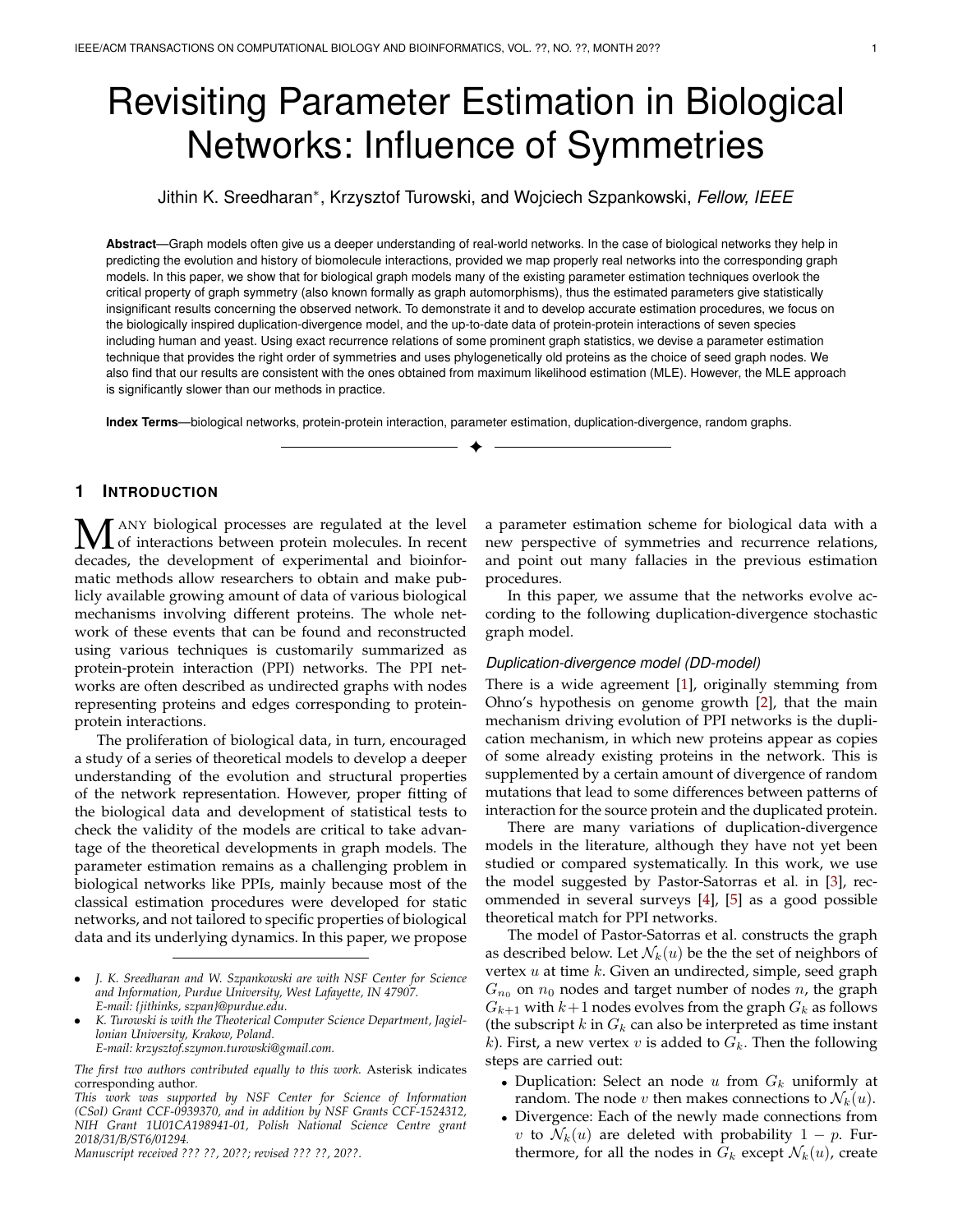is impractical for networks exceeding 1000nodes, which includes most of the real-world PPI networks. Furthermore, in the case of MLE, a large set of parameter values maximizes the likelihood function when the true p value is close to one, thus making it less reliable (see Section 6.1).

#### Seed graph choice

It is well known that seed graphs play an important role in biological networks, and its improper selection will affect the estimated parameters of the tted model [[5\],](#page-12-4) [[18\].](#page-12-17) In particular, the task of determining the suitable range of parameters for the duplication-divergence model is always done under assumptions concerning the seed graph. In this work, we improve on the existing solutions by choosing the seed graph on the basis of phylogenetic ages of the proteins in the PPI data – the oldest proteins forms the seed graph. Although such a choice of seed graph is completely absent in prior literature, it is a natural pick as the seed graph itself is de ned as the network that is comprised of the oldest entities in the given network.

#### Outline of the paper

In Section 2, we describe the PPI datasets that are considered in this paper. The in uence of parameters of the DD-model on graph symmetries and the p-value calculation for comparing with the observed graph are given in Section 3. In Section 4, we provide a critique of various de- ciencies of the previous approaches to PPI networks parameter estimation, like lack of symmetries and overemphasis on power-law behavior. Section 5 describes our approach based on both automorphisms counting and exact iterative formulas for certain graph statistics. In this section, we also present an MLE algorithm for parameter inference and compare it with our approach in terms of their complexity and practical usage. Section 6 contains numerical results for both synthetic data generated from the DD-model and realworld PPI networks. Section 7 reports the conclusions of the paper with a discussion of obtained results and their signi-cance. At the end, in Section [8](#page-10-0) and [9,](#page-10-1) we provide, as a supplement, an implementation of the MLE algorithm and the proof of our main theorem.

Table [1](#page-2-0) provides the list of main notations used in the paper.

<span id="page-2-0"></span>

| Notation             | Meaning                                                                              |
|----------------------|--------------------------------------------------------------------------------------|
| $G_{obs}$            | Observed real-world network                                                          |
| $G_{n_0}$            | Seed graph (initial graph) with $n_0$ nodes                                          |
| G <sub>n</sub>       | Realization of the DD-model with xed                                                 |
|                      | parameters and n number of nodes                                                     |
| p; r                 | Parameters of the DD-model                                                           |
|                      | Power law exponent                                                                   |
| Aut(G)               | Automorphism group of graph G                                                        |
| jAut(G)j             | Number of automorphisms of graph G                                                   |
| $N_s(t)$             | Set of neighbors of node t at time s                                                 |
| deg <sub>e</sub> (t) | Degree of a nodet at time s                                                          |
| $D(G_n)$             | $\frac{1}{1}P \prod_{i=1}^{n} deg_{n}(i)$<br>$\frac{1}{1}$ deg <sub>n</sub> (i)<br>n |
| $D_2(G_n)$           | n                                                                                    |
| $S_2(G_n)$           | Number of wedges (stars with two nodes) in $G_n$                                     |
| $C_3(G_n)$           | Number of triangles in $G_n$                                                         |

#### 2 DATASETS

We use protein-protein interaction networks (PPI) to verify the estimation techniques proposed in this paper. The data is collected from the BioGRID, a popular curated biological database of protein-protein interactions. The networks formed from protein-protein interaction data are further cleaned by removing self-interactions (self-loops), multiple interactions (multiple edges), and interspecies (organisms) interactions of proteins. Thus the considered PPI networks only have physical and intra-species interactions. Unlike some of the previous studies that consider only the largest connected component, the DD-model we focus in this work incorporates disconnected subgraphs and isolated nodes.

Table 2 shows the different PPI datasets considered in this paper. We have also listed the logarithm of the number of automorphisms in the original graph, obtained using a publicly available program nauty [\[19\]](#page-12-18). We note here that the PPI dataset is growing as new interactions getting added on every new release of the dataset. Many previous studies were using older and less complete versions of the data, and therefore it is important to repeat the estimation procedures from those studies and compare them to our methods.

#### 2.1 Selection of seed graph  $G_{n_0}$

Previous studies typically assume the seed graph  $G_{n_0}$  as the maximal clique (or the largest two cliques) in the graph  $G_n$ [\[4\]](#page-12-3), [\[5\]](#page-12-4). Here we consider a novel formulation for the seed graph. We select the seed graph as the graph induced in the PPI networks by the oldest proteins. That is, the proteins in the observed PPI data that are known to have the largest phylogenetic age (taxon age). It is reasonable to expect that the same protein which appeared over different species also appears in their common ancestor. Hence proteins shared across many different, distant species are supposed to be older than others.

More precisely, the age of a protein is based on a family's appearance on a species tree, and it is estimated via protein family databases and ancestral history reconstruction algorithms. We use Princeton Protein Orthology Database (PPOD) [\[20](#page-12-19)] along with OrthoMCL [[21\]](#page-12-20) and PANTHER [2[2\]](#page-12-21) for the protein family database and asymmetric Wagner parsimony as the ancestral history reconstruction algorithm. These algorithms can be accessed via ProteinHistorian software [[23\]](#page-12-22).

Table 2 also lists the statistics of seed graphs $\mathsf{G}_{\mathsf{n}_0}$  for different PPI networks. Even if the original PPI network is connected, the DD-model under consideration allows a disconnected graph to be the seed graph. Thus, similar to the formation of the PPI network, we consider the graph induced by oldest proteins including isolated nodes and disconnected subgraphs, not restricting ourselves to a connected component that introduces biases in the results.

# 3 INFLUENCE OF PARAMETERS ON SYMMETRIES OF THE MODEL

For certain range of values of the parameters p and r of the DD-model, given n and  $\mathsf{G}_{\mathsf{n}_0}$ , we show in this section that the model generates virtually only asymmetric graphs. However, we can put forward a question: are there any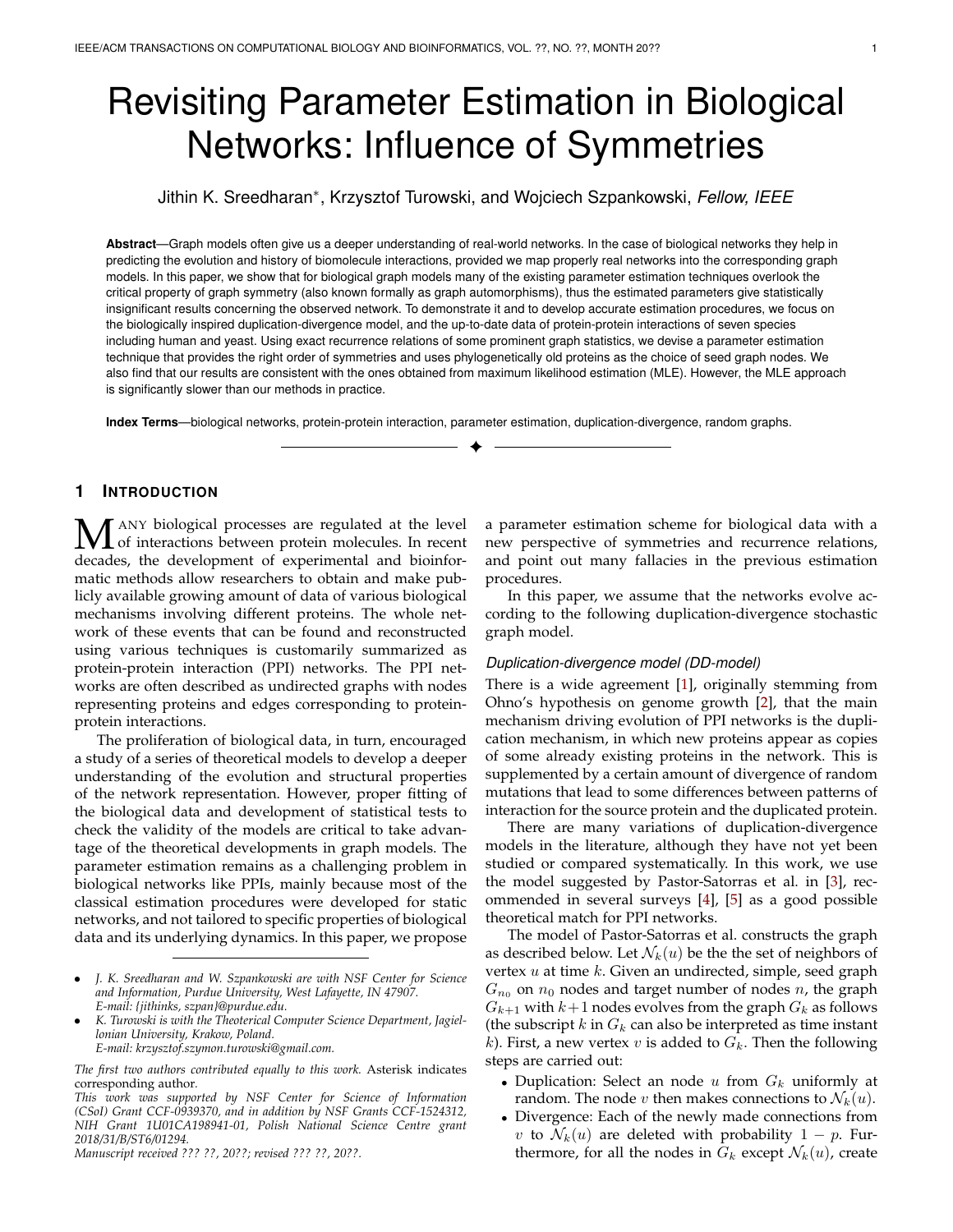|                 |                               |         | Original graph G <sub>obs</sub> | Seed graph $G_{n_0}$ |         |         |
|-----------------|-------------------------------|---------|---------------------------------|----------------------|---------|---------|
| Organism        | Scienti c name                | # Nodes | # Edges                         | logiAut(G)           | # Nodes | # Edges |
| Baker's yeast   | Saccharomyces cerevisiae      | 6:152   | 531400                          | 267                  | 548     | 5194    |
| <b>Human</b>    | Homo sapiens                  | 17:295  | 296637                          | 3026                 | 546     | 2822    |
| Fruit y         | Drosophila melanogaster       | 9:205   | 60355                           | 1026                 | 416     | 1210    |
| Fission yeast   | Schizosaccharomyces pombe     | 4:177   | 58084                           | 675                  | 412     | 226     |
| Mouse-ear cress | Arabidopsis thaliana Columbia | 9:388   | 34885                           | 6696                 | 613     | 41      |
| Mouse           | Mus musculus                  | 6:849   | 18380                           | 7827                 | 305     | 7       |
| Worm            | Caenorhabditis elegans        | 3:869   | 7,815                           | 3348                 | 185     | 15      |

TABLE 2: Statistics of PPI networks used in this paper and the generated seed graph  $G_{n_0}$  with nodes of the largest phylogenetic ages.

| (a) $n = 100$ | (b) $n = 500$ | (c) $n = 2000$ |
|---------------|---------------|----------------|
|---------------|---------------|----------------|

Fig. 1: Logarithm of the expected number of automorphisms of graphs generated from the DD-model. The seed graph  $G_{n_0} = K_{20}$ .

values of parameters that will yield graphs with the number of automorphisms (i.e., the number of adjacency preserving permutations of the vertex set) close to the real-world PPIs?

In Figure 1, we present the average number of symmetries in the logarithmic scale for graphs with different sizes generated from the DD-model with a xed set of parameters. As p; r ! 0 or when p becomes very close to 1 we observe signi cantly larger values for the average number of automorphisms (since the generated graphs tend to have numerous isolated nodes or they become closer to a complete graph). For instance in Figure 1a,  $p = 1$ ;  $r = 0.4$ has E[log Aut( G<sub>n</sub>)] = 1114, and  $p = 0$ ; r = 0:4 has E[log Aut( $G_n$ )] = 1253. But for large ranges of p and r, it is practically impossible to generate a graph exhibiting any noticeable symmetries. For example,  $p = 0:2; r = 2:4$  has E[log Aut( G<sub>n</sub>)] = 3 :2; p = 0 :6; r = 0 has E[log Aut( G<sub>n</sub>)] = 1:3; and  $p = 0:4$ ;  $r = 2:4$  has  $E[log Aut(G<sub>n</sub>)] = 0:12$ . These observations are consistent for different n and  $G_{n_0}$ too, though the speci c range of values of parameters will obviously change.

The number of automorphisms in the DD-model behaves differently as in many other graph models. The preferential-attachment graphs are asymmetric (no nontrivial symmetries) with high probability when the number of edges a new node brings into the graph exceeds 2 [10], and almost every graph from the E rdos-Rényi model is asymmetric [9]. On the other hand, the DD-model exhibits a large number of symmetries and it grows with the number of nodes, as shown in Figure 1.

These ndings allow us to argue that only certain subsets of (p; r) pairs correspond to the expected number of automorphisms in the order of the required value. This means that it can be reasonably used as a falsi cation tool to discard certain parameter ranges and to verify parameter estimation methods. We provide a simple statistical test for checking the possibility of generating the required number

of symmetries with the estimated parameters.

Statistical test for signi cance of the number of symmetries with the estimated parameters

Given the real-world network  $G_{obs}$ , seed graph  $G_{n_0}$ , and the estimated parameters  $(p; b)$  of the DD-model, we can estimate the statistical signi cance of the estimates with respect to the number of symmetries in  $G<sub>obs</sub>$  as follows. Let  $G_n^{(1)}$ ;:::; $G_n^{(m)}$  be m graphs generated from DD-model (n;  $\boldsymbol{\mathsf{p}};$   $\boldsymbol{\mathsf{g}}$  G $_{\mathsf{n_0}}$ ). Then the p-value is now calculated as follows:

$$
p_{u} = \frac{1}{m} \sum_{i=1}^{m} 1f \log jAut(G_{n}^{(i)})j \quad \log jAut(G_{obs})jg
$$

$$
p_{l} = \frac{1}{m} \sum_{i=1}^{m} 1f \log jAut(G_{n}^{(i)})j \quad \log jAut(G_{obs})jg;
$$

with 1f Ag as the indicator function of the event A. Then p-value = 2 min f  $p_u$ ;  $p_l$  g. As an example, for a  $\alpha$  xed parameter set, the empirical distribution of logjAut( G)j is shown in Figure 2. The distribution is symmetrical and this justi-es use of the symmetrical de nition of p-value. A lower pvalue indicates that the estimated parameters do not t the observed network, and a higher value gives an argument for the estimated parameters being in agreement with the number of symmetries in  $G_{obs}$ .

## 4 PARAMETER ESTIMATION AND WHY EXISTING METHODS FAIL IN PRACTICE?

Previous methods for the parameter estimation problem in the DD-model was rst sketched in [3] and then considered more rigorously in [13]. Later, [4], [5] provided some extensions to the estimation procedures using the mean eld approximation of the average degree D(G<sub>obs</sub>) together with the steady-state expression of the power-law exponent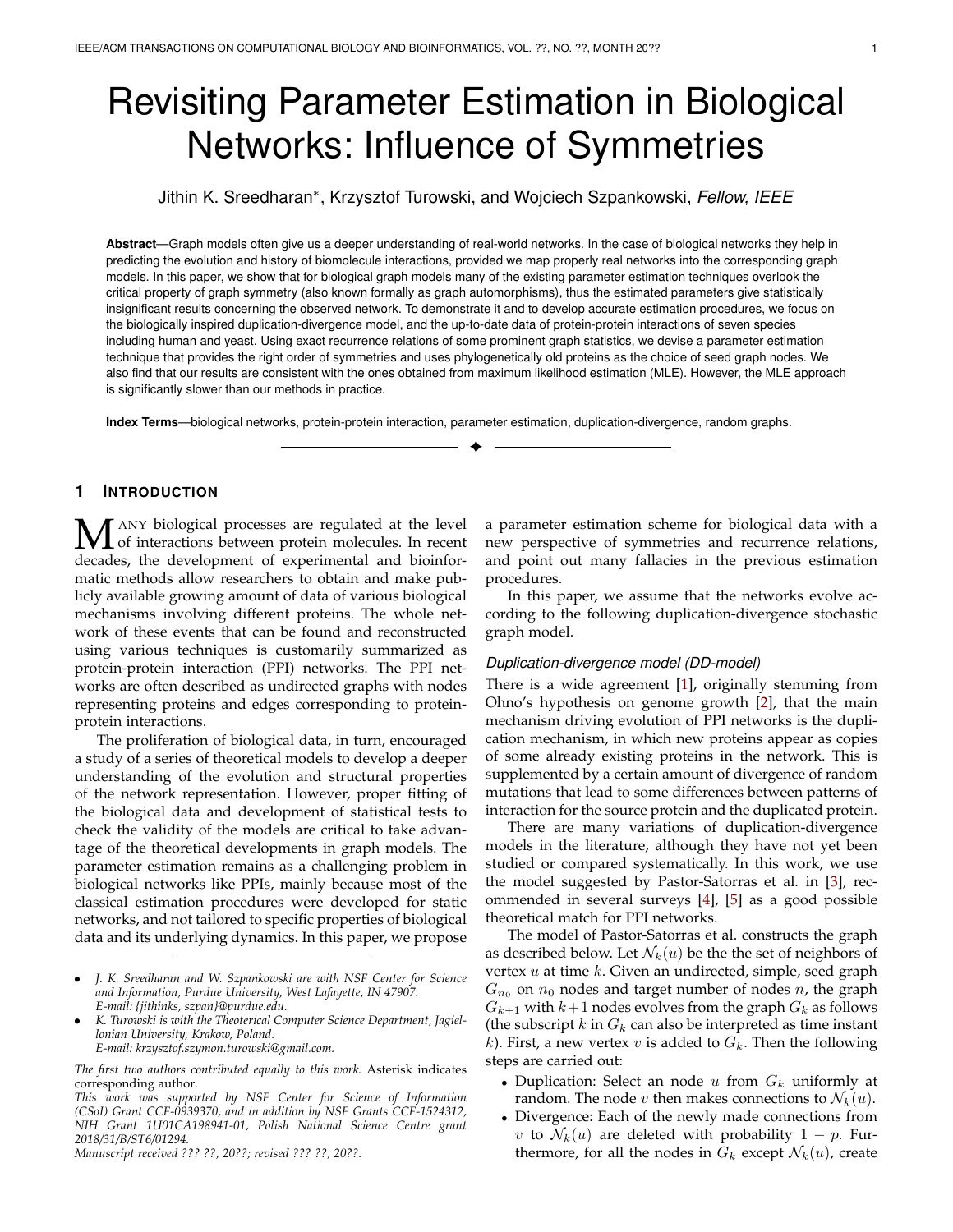Fig. 2: Normalized histogram of logarithm of number of automorphisms when  $G_n$  DD-model (500, 0:3; 0:4; K  $_{20}$ ).

of the degree distribution. Then, the values of p and r are computed, respectively, from the formulas:

$$
= 1 + \frac{1}{p} \quad p \quad ^2 \text{ and } r = \frac{1}{2} \quad p \quad D(G_{obs}); \text{ for } p < \frac{1}{2}.
$$

Table 3 presents the estimates of parametersp and r using the above method. Additionally, we present the average logarithm of the number of automorphisms computed from 10;000graphs generated from the DD-model with the estimated parameters.

| Organism        | D    | b    | $E[log jAut(G_n)]$ | p-value |
|-----------------|------|------|--------------------|---------|
| Baker's yeast   | 0:28 | 3825 | O                  | 0       |
| Human           | 0:43 | 239  | 10.81              |         |
| Fruit y         | 0:44 | 0.75 | 3771.99            | 0       |
| Fission yeast   | 0:46 | 1:02 | 897.48             | 0       |
| Mouse-ear cress | 0:44 | 0.43 | 1859672            | 0       |
| Mouse           | 0:48 | 0:12 | 3496169            | 0       |
| Worm            | 0:47 | 0:14 | 1570026            |         |

TABLE 3: Estimated parameters of the DD-model and average number of symmetries using mean- eld approach.

Mismatch in the number of symmetries and graph statistics

Comparing Tables 2 and 3, we observe that the number of symmetries of the graphs which are generated by the DD-model with parameters estimated via the mean-eld approach differs signi cantly with that of the real-world PPI networks. Moreover, the estimated p-values are consistently zero for all the species because the observed values of the parameters under investigation fall far outside the range of the empirical distribution of the parameters for synthetic graphs generated with estimated p and r. This shows that the previously established estimation methods of the DD-model fail to capture the critical graph property of automorphisms, and thus do not t the PPI networks accurately.

As shown in Table 2, the PPI networks exhibit some signi cant amount of symmetry, but far less than the maximum possible value (equal to n logn), which is attained when every node can be interchanged with every other node. This observation, along with the p-value test in Section 3, allow us to discard not only many models which produce only asymmetric graphs with high probability (such as Erdos-Renyi or preferential attachment model), but also effectively stands as a hypothesis test to verify that the tting obtained

by an estimation procedure can be safely assumed to match the model underlying real-world structures.

Similarly, for certain graph statistics  $D(G_n)$ ; S<sub>2</sub>(G<sub>n</sub>) and  $C_3(G_n)$  (see Table 1 for notation), which are considered later in Section 5.1 for deriving our methods, we observe from Table 4 that the estimated parameters do not yield graphs that have the considered statistics close to the observed graph. Here the p-values are calculated in an equivalent way of number symmetries, just that now it is computed with respect to the graph statistics.

Next, we point out several other de ciencies in the known estimation procedures, which could be the reasons behind such a divergence between the number of symmetries of the PPI networks and its proposed theoretical model.

#### Power-law behavior

The parameter estimation of the DD-model introduced in prior works, such as the one that was presented at the beginning of this section, assumes that the PPI networks are scale-free. This property, stating that the degree distribution of the PPI networks is heavy-tailed or, more precisely, that the number of vertices of degree k is proportional to k for some constant  $\geq 0$  [24], [25]. With this assumption, some (see [8] for example) argue that the estimated value of the exponent for the PPI networks satis es  $2 <$  < 3. However, there are counterarguments to this claim, and it is challenged on statistical grounds that the PPI graphs do not fall into the power-law degree distribution category [26], [27].

To each of the PPI networks in Table 2, we t the coef cients of power-law distribution with the cut-off following the methodology of Clauset et al. [28]. We note here that cutoff is required in all the cases since the power-law behavior mostly happens in the tails of the degree distribution. However, we nd that the cutoff neglects a huge percentage of the data. For example, for a tting of baker's yeast PPI network, as shown in Figure 3, the cutoff is 582 which is at 94:98 percentile of the degree data, i.e., the power-law tting does not take into account 94:98% of the data. With the cutoff and the percentiles of all the species listed in Table 5, we remark that any method to estimate the parameters p and r involving power-law exponent do not give reliable approximations since it discards the vast majority of the data.

Fig. 3: Complementary cumulative distribution function (CCDF) of baker's yeast and power law tting.

#### Steady state assumption

Previous research on the DD-model, both on the level of theoretical analysis of the model properties and the level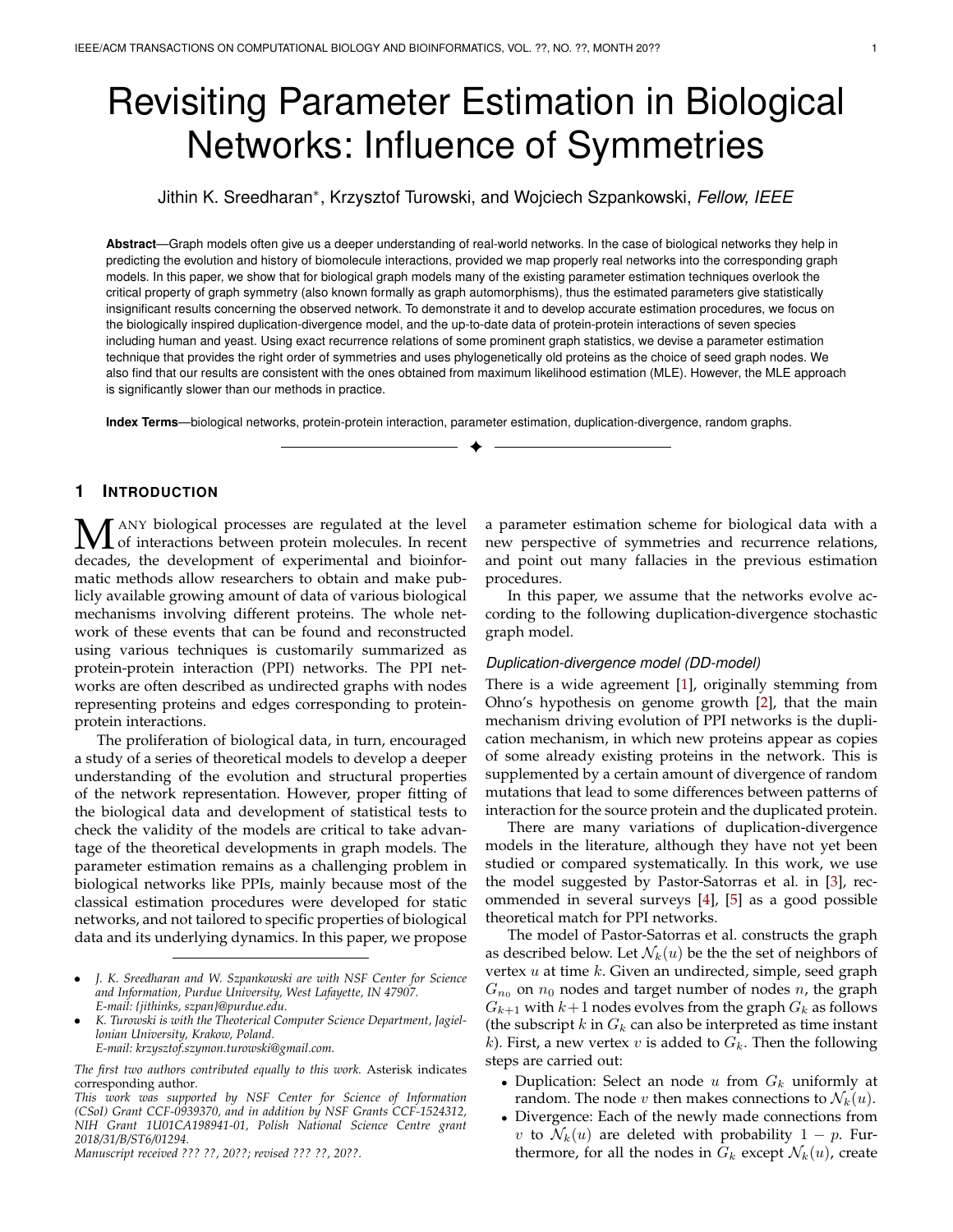| Organism        | $\mathsf{D}(\mathsf{G_{\mathrm{obs}}})$ | $E[D(G_n)]$ | p-value | $S_2(G_{obs})$ | $E[S_2(G_n)]$ | p-value | $C_3(G_{obs})$ | $E[C_3(G_n)]$ | p-value |
|-----------------|-----------------------------------------|-------------|---------|----------------|---------------|---------|----------------|---------------|---------|
| Baker's yeast   | 172.76                                  | 11510       | 0       | 22035M         | 45:33M        | 0       | 9:77M          | 370.49K       | 0       |
| <b>Human</b>    | 34:30                                   | 1939        |         | 5225M          | 7:02M         | 0       | 1:07M          | 105K          | 0       |
| Fruit y         | 13:11                                   | 7:87        |         | 294M           | 1:45M         | 0       | 195.96K        | 77:61K        | 0       |
| Fission yeast   | 27:64                                   | 6.72        |         | 7:42M          | 215:84K       | 0       | 22361K         | 1:14K         | 0       |
| Mouse-ear cress | 7:39                                    | 223         |         | 298M           | 44:46K        | 0       | 23:34K         | 23:27         | 0       |
| Mouse           | 5:35                                    | 0.82        |         | 295M           | 9:33K         | 0       | 10:22K         | 0:79          | 0       |
| Worm            | 4:04                                    | 0.90        |         | 34613K         | 5:32K         | 0       | 2:41K          | 0:49          | 0       |

TABLE 4: Comparison of certain graph statistics of the observed graph and that of the synthetic data with parameters estimated via the mean- eld approach.

| Organism        |      | Cutoff percentile |
|-----------------|------|-------------------|
| Baker's yeast   | 4:55 | 94.98             |
| Human           | 2:85 | 9233              |
| Fruit y         | 2:71 | 8800              |
| Fission yeast   | 2:43 | 8831              |
| Mouse-ear cress | 2:68 | 9389              |
| Mouse           | 2:29 | 7858              |
| Worm            | 2.41 | 8823              |

TABLE 5: Estimated power law exponent and required cutoff percentile with the mean- eld approach

of parameter estimation of real-world PPI networks, focus heavily on the asymptotic and steady-state behavior [3]. Most of the previous results on the functional form of certain graph statistics in the DD-model are under the strong assumption of steady-state [8], [29]. But they do not provide any theoretical proof for convergence to steadystate. Moreover, these steady-state asymptotic results, even when achievable, do not give any bounds on the rate of convergence. This, in turn, raises questions about the straightforward applicability of such theoretical results to parameter estimation.

The previously used methods of parameter estimation also suffer from another issue: for simplicity, they assume that the average degree of the network does not change during the whole evolution from  $\, \mathbf{G}_{\mathsf{n}_0}$  to  $\mathsf{G}_{\mathsf{n}}$  . This is not only highly implausible in practice, but also impose direct relation between p and r, and hides any dependency that might be discovered from various properties of the networks.

#### Seed graph choice

As shown by previous studies (most notably in Hormozidari et al. [5]), choice of the seed graph plays a signi cant role in graph evolution, directly contributing to the order of growth of many important graph statistics.

The seed graph is typically assumed to be the largest clique (or a connected graph of the largest two cliques) of the observed graph. Then random vertices and edges are gradually added to the network, preserving the average degree of the nal network, to make the size of the network to a xed value of  $n_0$ . This method is motivated by the in nitesimally small probability with which there could appear a clique of a greater size during graph evolution. Such a procedure has no formal theoretical guarantees and does not have any clear justi cation from a biological perspective [5].

Our natural approach to select the seed graph is based on the extra-network information about the estimated age of proteins, described in Section 2.1.

#### 5 MAIN RESULTS

Our main constructive results concern the relation between the parameters of the model and the number of symmetries exhibited by graphs generated from it. Additionally, we present two parameter estimation algorithms, one based on recurrences characteristic for certain graph statistics, the other based on the well-known maximum likelihood approach.

#### 5.1 Our method: parameter estimation using recurrence relations

Our basic tool to infer the parameters of DD-model for a given the PPI network is a set of the exact recurrence relations for basic graph statistics, which relate their values at time  $k$  and  $k + 1$  of graph evolution. Such recurrence relations are suf cient to estimate model parameters, as the whole sequence of graphs from the initial graph  $\, {\sf G}_{\sf n_{\sf 0}} \,$  to the nal graph  $\, {\mathsf G}_{{\mathsf n}} \,$  can be split into steps consisting of the addition of a single vertex and the changes introduced by the added vertex.

Typically, ve statistics of the random graph  $\, {\sf G}_{\sf n} \,$  are studied in literature: number of  $_{\mathbf{S}}$ dges  $\, \mathsf{E} \left( \mathsf{G}_{\mathsf{n}} \right)$ , mean degree stadied in iterature. Humber of gages  $E(G_n)$ , mean degree<br>of the network  $D(G_n) = n^{-1} \int_{R_1}^{n} deg_n(i)$ , mean squared degree  $D_2(G_n) = n^{-1}$   $\prod_{i=1}^n$  deg<sub>n</sub>(i), number of triangles (3-cliques)  $C_3(G_n)$ , and number of wedges $S_2(G_n)$  (wedges are also called2-stars or paths of length 2 in prior literature, and number of wedges includes counts of triangles and open triangles).

However, for every graph H on n vertices it is true that  $E(H) = \frac{n}{2}D(H)$  and  $S_2(n) = \frac{n}{2}(D_2(H) - D(H)).$ Therefore, it is suf cient to analyze only the three of abovementioned graph statistics:  $D(n)$ ,  $S_2(n)$  and  $C_3(n)$ .

As a rst step, we derive the following recurrence relations for the chosen statistics.

Theorem 1. If  $G_{n+1}$  DD-model  $(n + 1; p; r; G_n)$ , then  $E[D(G_{n+1})]G_n]$ 

$$
= D(G_n) \quad 1 + \frac{2p}{n+1} \quad \frac{2r}{n(n+1)} + \frac{2r}{n+1}
$$
\n
$$
E[D_2(G_{n+1})]G_n]
$$
\n
$$
= D_2(G_n) \quad 1 + \frac{2p+p^2}{n+1} \quad \frac{2r(1+p)}{n(n+1)} + \frac{r^2}{n^2(n+1)}
$$
\n
$$
+ D(G_n) \quad \frac{2p}{n+1} \quad \frac{p^2+2pr+2r}{n+1} \quad \frac{2r+2r^2}{n(n+1)} + \frac{r^2}{n^2(n+1)}
$$
\n
$$
+ \frac{2r^2+2r}{n+1} \quad \frac{r^2}{n(n+1)}
$$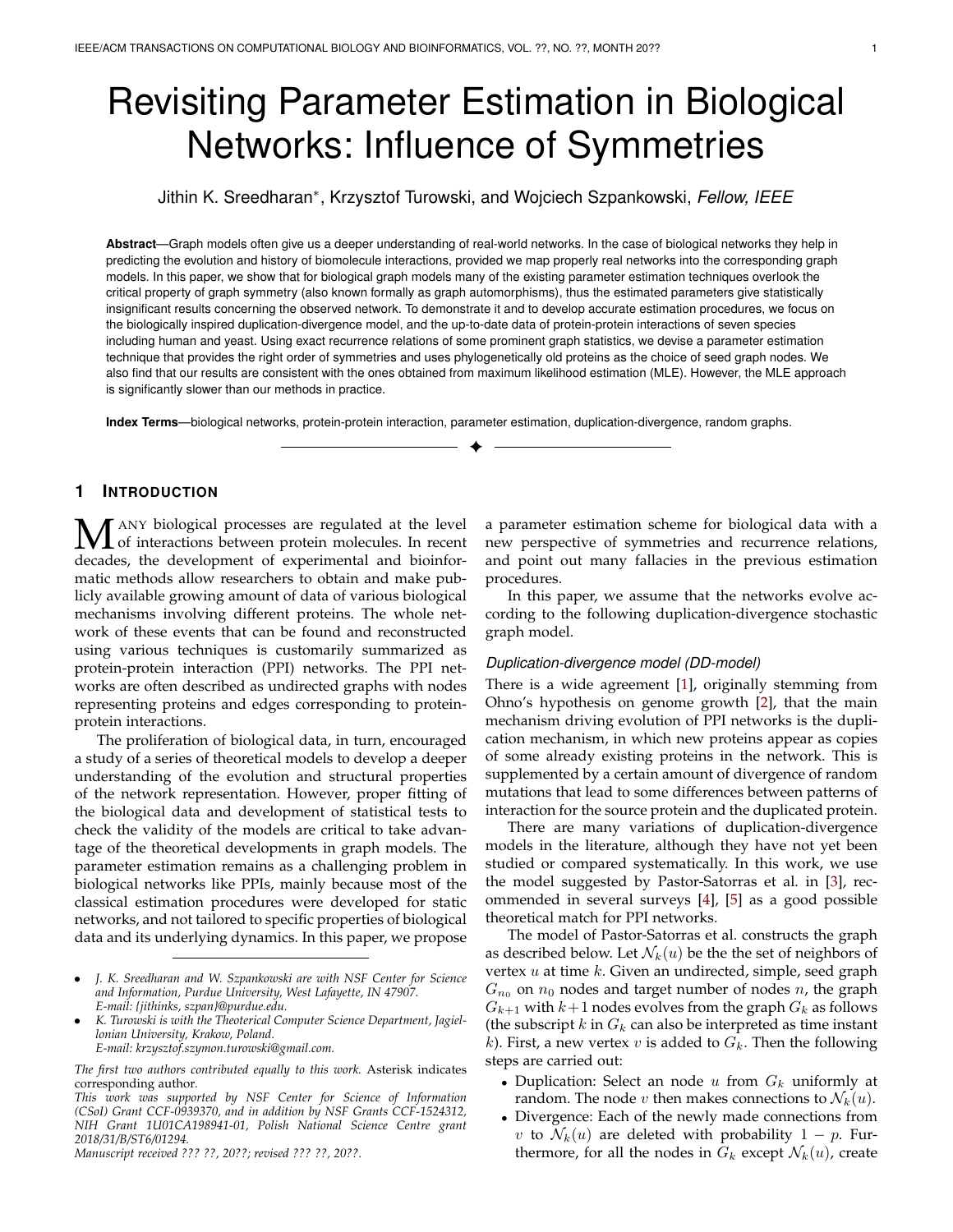$\Box$ 

$$
E[C_{3}(G_{n+1})]G_{n}]
$$
\n
$$
= C_{3}(G_{n}) \quad 1 + \frac{3p^{2}}{n} \quad \frac{6pr}{n^{2}} + \frac{3r^{2}}{n^{3}}
$$
\n
$$
+ D_{2}(G_{n}) \quad \frac{pr}{n} \quad \frac{r^{2}}{n^{2}} + D(G_{n}) \frac{r^{2}}{2n}
$$
\n
$$
E[S_{2}(G_{n+1})]G_{n}]
$$
\n
$$
= S_{2}(G_{n}) \quad 1 + \frac{2p + p^{2}}{n} \quad \frac{2(p+1)r}{n^{2}} + \frac{r^{2}}{n^{3}}
$$
\n
$$
+ D(G_{n}) \quad pr + p + r \quad \frac{pr + r + r^{2}}{n} + \frac{r^{2}}{n^{2}} + \frac{r^{2}}{2} \quad \frac{r^{2}}{2n}.
$$

Proof. See Section 9.

In Figure 4, we verify Theorem 1 by comparing  $E[D_n]$ , for various n, computed using theory and experiments.

The expressions given in Theorem 1 implicitly de ne a function  $E[D(G_n)$ j $G_{n_0}] = F_D(n; p; r; G_{n_0})$ , which is a cornerstone of our algorithm. Similar functions exist for recurrences based on other statistics of  $G_{n_0}$  and  $G_n$ . Now we claim that the result of Theorem 1 in terms of expectation can be used for the graph statistics with high probability too. Figure 5 shows the concentration of empirical distribution of different graph statistics.

Although we don't need an explicit formula for  $F_D$  in our algorithm, we may derive one from the recurrences:

$$
E[D(G_n)jG_{n_0}] = D(G_{n_0}) \frac{N^1}{k+n_0} \quad 1 + \frac{2p-1}{k+1} \quad \frac{2r}{k(k+1)}
$$
  
+ 
$$
\frac{N^1}{k+n_0} \frac{2r}{k+1} \frac{N^1}{k+1} \quad 1 + \frac{2p-1}{k+1} \quad \frac{2r}{k(k+1)} \quad \vdots
$$

Although this is outside of the scope of this article, we note that such an expression allows us to nd, for example, the asymptotic order of growth for  $D(G_n)$  and for other statistics.

Though closed form solution of recurrences with  $G_n$  and  $G_{n_0}$  could be dif cult to obtain, Theorem 1 is suf cient to formulate an ef cient algorithm for nding the parameters of the model. The crucial feature is that all parameters are monotonic, that is, the larger the parameters p and r, the larger the values of  $D(G_n)$  and other statistics.

Algorithm 1 presents our estimation technique for nding **b** with the recurrence relation for  $D(G_n)$  (which will be  $D(G<sub>obs</sub>)$  when we consider real-world network), assuming b is known beforehand. However, suf-cient number of samples of b from the interval  $[0; n_0]$  is adequate to get a feasible solution set of  $f(p; b)g$  with a desired resolution. The algorithm also works for recurrence relations of  $S_2(G_n)$ and  $C_3(G_n)$  with evident modi cations.

We note here that for each graph property under consideration,  $D$ ,  $S_2$  or  $C_3$ , the estimation algorithm returns a curve (more precisely, a set of feasible points). Now, if we -nd a concurrence in the solutions to the recurrence relations of various graph statistics, we know that a necessary condition for the presence of duplication-divergence model has been satis ed. On the other hand, if the curves were not having a common crossing point, it suggests that the DD-model may not be the appropriate t for the observed network. We denote the above estimation procedure using

Algorithm 1 Estimation of p via recurrence relation of  $D(G_n)$ .

1: function RECURRENCE-RELATION  $(n, r, G_{n_0}, D(G_n),$ ") 2:  $D_{min}$   $F_D$  (n; 0; r;  $G_{n_0}$ ),  $D_{max}$ ), D<sub>max</sub> F<sub>D</sub> (n; 1; r; G<sub>n<sub>0</sub>)</sub> 3: if  $D_{min} > D(G_n)$  or  $D_{max} < D(G_n)$  then 4: return "no suitable solution for p" 5: **p**<sub>min</sub> 0, **p**<sub>max</sub> 1 6: while  $p_{max}$   $p_{min}$  > " do 7:  $p^0 \tfrac{p_{min} + p_{max}}{2}$ ,  $D^0 \t F_D(n; p_0^0, r; G_{n_0})$ 8: if  $D^0 < D(G_n)$  then  $p_{min}$  p  $^{0}$  else p $_{\rm max}$  p  $p<sup>0</sup>$ 9: return p<sub>min</sub>

the recurrence relations of all three graph statistics as the RECURRENCE-RELATION method.

5.2 Parameter estimation via maximum likelihood method

An alternative way of estimating parameters of the DD-model is the maximum likelihood estimation (MLE). With MLE, the estimated parameters  $\mathbf b$  and  $\mathbf b$  are given by max  $_{=(p,r)} L($ ; G<sub>n</sub>), where the likelihood function is L(; G<sub>n</sub>) is the probability of generating  $G_n$  from  $G_{n_0}$  for -xed parameters , i.e.

$$
L(\; ; G_n) := Pr(\; G_n)G_{n_0}; \; )
$$
\n
$$
= \qquad Pr(G_k)G_{k-1}; \; )
$$
\n
$$
= \qquad Pr(G_k)G_{k-1}; \; )
$$

 $G_{n_0+1}$  ;:::;G  $_{n-1}$  ;G  $_{n}$  2G (G  $_{n_0}$  ;G  $_{n}$  ) k = n<sub>0</sub>+1 where  $\mathsf{G}(\mathsf{G}_{\mathsf{n}_0};\mathsf{G}_{\mathsf{n}})$  is the set of all sequences of graphs that starts with  $\, {\sf G}_{\sf n_{0}} \,$  and ends at  ${\sf G}_{\sf n} \, .$  Given a  $\,$  xed sequence of graph evolution history  $(G_{n_0};\ldots;G_{n-1};G_n)$ , it is straightforward to calculate the likelihood, but  $L($ ; G<sub>n</sub>) requires summation over all histories, which has exponential number of possibilities. In [17], the authors present an importance sampling strategy to approximate the likelihood and thereby estimate the parameters. It is based on the idea of traversing backwards in history ( $G_n$  to  $G_{n-1}$  and  $G_{n-1}$ to  $G_{n-2}$  likewise) on one sample path of graph evolution sequence via Markov chain. We adapt their algorithm to our DD-model and the complete algorithm is presented later in Section 8.

We now provide a brief description of the importance sampling procedure. The idea is to express likelihood in terms of a known reference parameter  $_0$  instead of unknown . Now, the likelihood can be rewritten as an expectation with respect to  $_0$  and can be estimated via Monte Carlo simulations (see [17] for more details): 3

where

$$
k = n_0
$$
  
\nS( o; ; G<sub>k</sub>; v) =  $\frac{1}{k}$ ! (G<sub>k</sub>; ; v)  $\frac{! (G_k; o)}{! (G_k; o; v)}$ :

S(  $_0$ ; ; G  $_k$ ; v)

 $5\frac{1}{2}$ 

L(;G<sub>n</sub>) = E<sub>0</sub><sup>4</sup>  $\gamma$ 

 $\frac{1}{1}$  (G<sub>k</sub>; 0; v)<sup>:</sup> Here !  $(G_k; ; v)$  is the probability of creating the graph  $G_k$ from  $G_{k-1}$  through the addition of a node v, with parameter as . v can be chosen as any node in  $G_k$  such that its removal would result in a positive probability  $G_{k-1}$  under the DDmodel. The variable !  $(G_k; )$  is the transition probability !  $(G_k; ; v)$ , summed over all possible v. In fact, !  $(G_k; ; v)$ itself is the normalized sum of  $! (G_k; ; v; w)$ , over all possible nodes w, which is the probability of producing a graph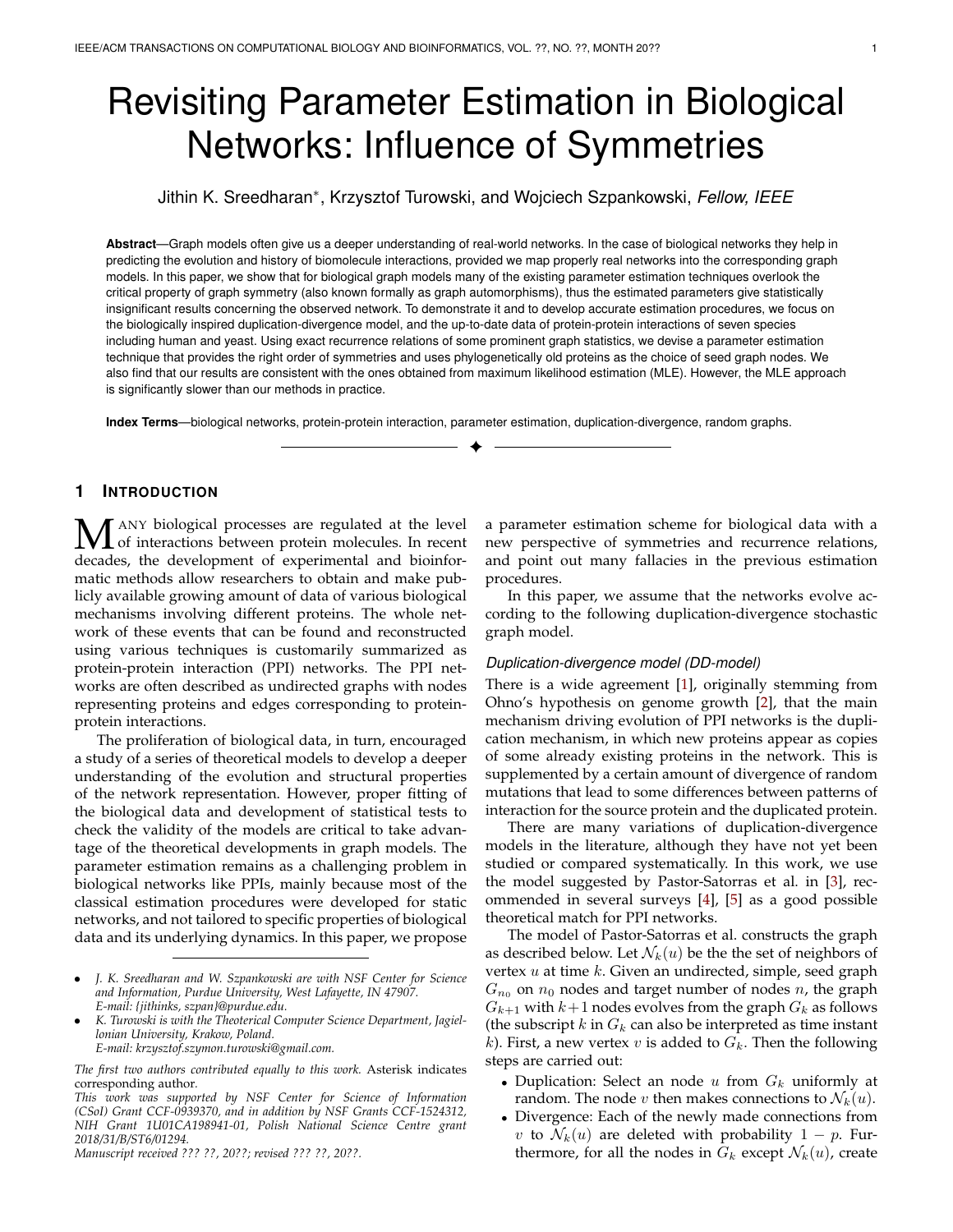# (a)  $G_n$  DD-model (100; 0:2; 1:5; K <sub>10</sub>) (b)  $G_n$  DD-model (100; 0:5; 1:5; K <sub>10</sub>) (c)  $G_n$  DD-model (100; 0:8; 1:5; K <sub>10</sub>)

Fig. 4: Comparison of  $E[D(G_n)]$  computed via Theorem 1 and via experiments.

| (a) Distribution of $D(G_n)$ : | (b) Distribution of $D_2(G_n)$ : (c) Distribution of $S_2(G_n)$ : |                | (d) Distribution of $C_3(G_n)$ : |
|--------------------------------|-------------------------------------------------------------------|----------------|----------------------------------|
| $CV = 10:57\%$                 | $CV = 17:99\%$                                                    | $CV = 18:01\%$ | $CV = 22:90\%$                   |

Fig. 5: Empirical distribution of graph statistics:  $G_n$  DD-model (100; 0:5; 1:5; K<sub>10</sub>). Coef cient of variation CV is de ned as the ratio of empirical standard deviation and empirical mean. The lower values of CV in the sub-gures show the concentration of the considered graph statistics.

 $G_k$  from  $G_{k-1}$  by adding a node v that is duplicated from node w.

5.3 Computational complexity of parameter estimation methods

Let us now assume that the  $n_0$  is xed and we are interested in results up to a resolution ", that is, the values of p and r are stored in such a way that two numbers within a distance less than " are indistinguishable.

For our algorithm 1, R ECURRENCE-RELATION , a single pass requires  $\frac{1}{n}$ , as it uses a binary search for p and for every intermediate value of p it executes exactly  $n_0$  steps of for loop, each requiring constant time. Now it is suf-cient to sample  $\frac{n_0}{n}$  different values of r, therefore the total running time to nd suitable  $(p; b)$  pairs is  $n^{\frac{1}{n}} \log \frac{1}{n}$ .

On the other hand, the MLE algorithm needs to compute at every step values of the ! function for all possible pairs of v and w for each graph  $G_k$ . This is the case because in DD-model every vertex v could be a duplicate of every other vertex w always with some non-zero probability at every stage of the algorithm. This means that we require  $\binom{k}{p}$  steps at each iteration of the algorithm; therefore  $h_{k=n_0}^{n}$  k<sup>2</sup> = ( n<sup>3</sup>) steps in total. Unfortunately, even clever bookkeeping and amortization is not much of a help here.

Additionally, we need to estimate the likelihood for each pair (p; r) independently, as maximum likelihood function does not have the monotonicity property, so it requires in total  $\frac{3}{2}$  steps to nd all feasible pairs up to a desired resolution of .

Moreover, as it was suggested by Wiuf et al. in [17], importance sampling provides good quality results only for at least 1000 independent trials. This adds up a constant factor not visible in the bignotation, but signi cant in

practice, effectively making the algorithm infeasible for the real-world data without using supercomputer power.

#### 6 NUMERICAL EXPERIMENTS

In this section, we evaluate our methods on synthetic graphs and real-world PPI networks.

We made publicly available all the code and data of this project at https://github.com/krzysztof-turowski/ duplication-divergence. The code supports random graph models and real-world networks.

#### Estimation of tolerance interval

We nd the tolerance interval of the estimated p and r values for the tted DD-model as follows. For a given network  $\, {\sf G}_{\sf obs}$  and a seed graph ${\sf G}_{\sf n_0},\,$  rst the <code>R</code> <code>ECURRENCE-</code> RELATION algorithm outputs a set of solutions  $f(\mathbf{p}; b)$ g. For each of the feasible pairs, we then estimate the con- -dence interval of the graph property with which recurrence was calculated. For instance, if the property used was the empirical mean D, graph samples generated from DD-model (n;  $\mathsf{b}; \mathsf{b}; G_{n_0}$ ) are used to estimate expectation  $E[D(G_n)]$  and variance  $Var[D(G_n))]$ . A 95% con-dence interval of  $D(G_n)$  is then given by the values

#### $E[D(G_n)]$  1:96 Var[D $(G_n)$ ]:

The Gaussian distribution assumption used in the above expression is indeed a good approximation for the distribution of  $D$  for large n. Now by xing  $\mathbf{p}$ , we can calculate a tolerance interval  $(b_{min};b_{max})$  for the estimated parameter b. In the following experiments, for demonstrating the above approach, we focus on two graph statistics  $D$  and  $C_3$ (parameter estimation will include  $S_2$  too).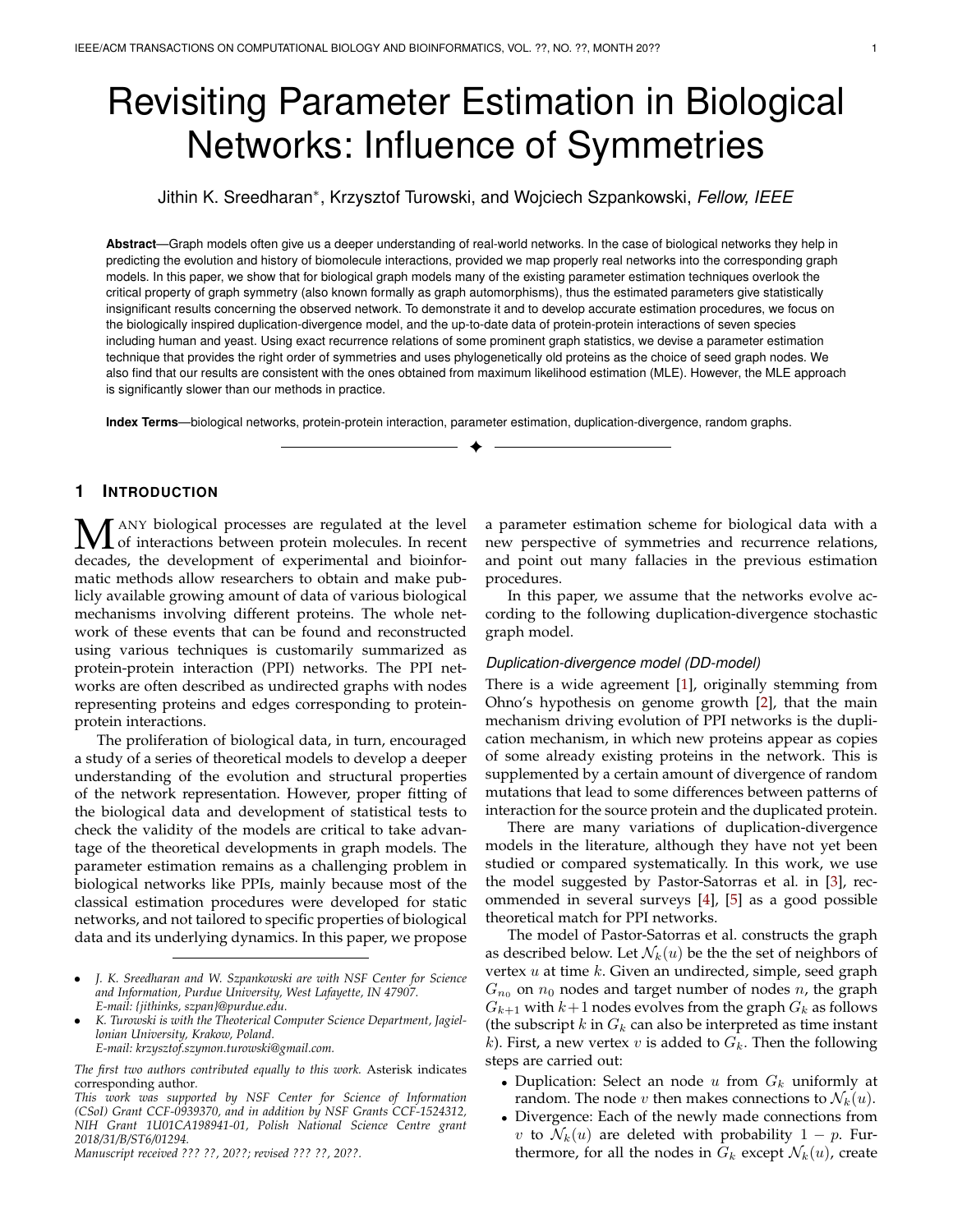Parameter estimation procedure for the experiments

Our parameter estimation procedure can be summarized follows:

- 1) We employ the RECURRENCE-RELATION algorithm for solving graph recurrences of the three graph statistics D,  $S_2$  and  $C_3$ , and we identify a set of solutions for p and r.
- 2) With  $G_n$  DD-model (n;  $p;$  t  $G_{n_0}$ ), we nd the tolerance interval of b using the con dence interval of  $D(G_n)$  and  $C_3(G_n)$ , as explained in the above subsection.
- 3) We look for crossing points of the plots in the gure, and the range of values of p and r where the con dence intervals meet around the crossing point. We call such a range of values asfeasible-box.
- 4) Though any point in the feasible-box is a good estimate of p and r, to improve the accuracy, we uniformly sample a -xed number of points from the box and choose the pair that gives maximum p-value with respect to the number of automorphisms of the given graph  $G_{obs}$ .

The Theorem 1 provides theoretical guarantees (in the expected sense) for the RECURRENCE-RELATION algorithm and the idea of convergence of the three curves, the solution set of  $D$ ,  $S_2$  and  $C_3$  statistics, in the above estimation procedure. But in practice, we allow some discrepancy in the convergence of the three curves. In the following experiments, we declare that the DD-model ts the given dataset when at least two curves converge and there is an intersection among the con dence intervals of the three curves or when one curve and the con dence interval of another curve intersect.

#### 6.1 Synthetic graphs

In this section, we derive preliminary insights by studying our method and maximum likelihood estimation (MLE) empirically on synthetic data. See Sections 5.2 and 8 for the MLE implementation. We note here that the infeasibility of the MLE method for large graphs (e.g. with tens of thousands of vertices) is already explained in Section 5.3 and the comparison, in this section, between our method and the MLE on small graphs is provided only to prove the competitiveness of our approach as to the MLE method.

We generate two random graph samples  $\mathsf{G}^{(1)}_{\mathsf{n}}$  and  $\mathsf{G}^{(2)}_{\mathsf{n}}$ from the DD-model with the following parameters:

 $\mathsf{G}^{(1)}_\mathsf{n}$ DD-model (n = 100; p = 0:1; r = 0:3; G<sub>n<sub>0</sub></sub> = K<sub>20</sub>);

$$
G_n^{(2)} \qquad \text{DD-model (n = 100; p = 0:99; r = 3:0; G_{n_0} = K_{20})}
$$

The choice of parameters in  $G_n^{(1)}$  and  $G_n^{(2)}$  show different regimes in the following studies. Moreover the parameters are chosen in such a way that the generated graphs have non-trivial symmetries.

Figures 6a and 6b plot the sets of feasible points identi ed by the recurrence relations using R ECURRENCE-RELATION method. The light shaded bands show the tolerance intervals of r. We observe that the crossing points and the tolerance intervals are fairly close to the original parameters. Figures 6c and 6d display the heat-plot of loglikelihood function of the MLE for different values of the parameters and the maximum value of the log-likelihood in the heat-plot will give the parameters outputted by the MLE. The log-likelihood function maximizes at (p; r) pairs

close to the original parameters, but not up to the resolution of RECURRENCE-RELATION method.

In Table 6 we produce the statistical signi cance of the best estimated parameter pairs via both the RECURRENCE-RELATION and the MLE. The best pair is found in the RECURRENCE-RELATION method from 1000 uniform samples in the feasible-box centered at the point where the three curves are in agreement, and for the MLE, it is found from 1000uniform samples in the maximum log-likelihood area if no unique maximizer exists. The estimates from both the techniques demonstrate the presence of the DD-model in the given graphs  $G_n^{(1)}$  and  $G_n^{(2)}$  (p-value > 0:1), the best pair of R ECURRENCE-RELATION estimator has much higher p-value and certainly outperforms MLE.

We note that for the rst graph  $G_n^{(1)}$  the results obtained by both methods are almost identical, in terms of E[logjAut( $G_n$ )j] and p-values. For the second graph  $G_n^{(2)}$ , the log-likelihood function of MLE is nearly at for large values of p, and thus MLE returns less reliable estimates in turn results in a larger deviation of the number of automorphisms from the observed graph. Our algorithm on the other hand provides a better estimate even when p is close to 1. To sum up, we nd that our algorithm does not perform worse than MLE in terms of quality and achieves better performance than MLE when p is high. It also has much lower computational complexity than the MLE. The MLE requires more than 1 million computations for this particular example, where as RECURRENCE-RELATION needs only at most 100 computations (scaling factors excluded). Detailed complexity calculations are provided in Section 5.3.

#### 6.2 Real-world PPIs

We apply recurrence-based estimator to PPI networks of seven species listed in Table 2. As mentioned in Section 2.1, the seed graph $\, \mathsf{G}_{\mathsf{n}_0} \,$  is assumed as the graph induced by the nodes having the largest phylogenetic age.

The MLE solution is almost impossible to calculate for the PPI networks. Even for the smallest PPI network (Worm), MLE requires around 58 billion computations to obtain a result for a single (p; r) parameter set.

Figure 7 presents plots of RECURRENCE-RELATION estimator for seven species. In all the gures, the plots meet or come very close at a speci c point. This illustrates the presence of the DD-model in all the considered species. Furthermore, Table 7 calculates the statistical signi cance of the tted DD-model with respect to the number of automorphisms in the observed PPI networks. The estimated p-values are remarkably high and most often much larger than 0:4 (except in one case), demonstrating that the tted DD-models exhibit symmetries closer to the real-world PPIs.

#### 7 DISCUSSION

We focus in this work on tting dynamic biological networks to a probabilistic graph model, from a single snapshot of the networks. Our attention here is on a key characteristic of the networks – the number of automorphisms – that is often neglected in modeling. Using the number of automorphisms as a measure to sample parameters from the parameter space may raise serious questions about its practicality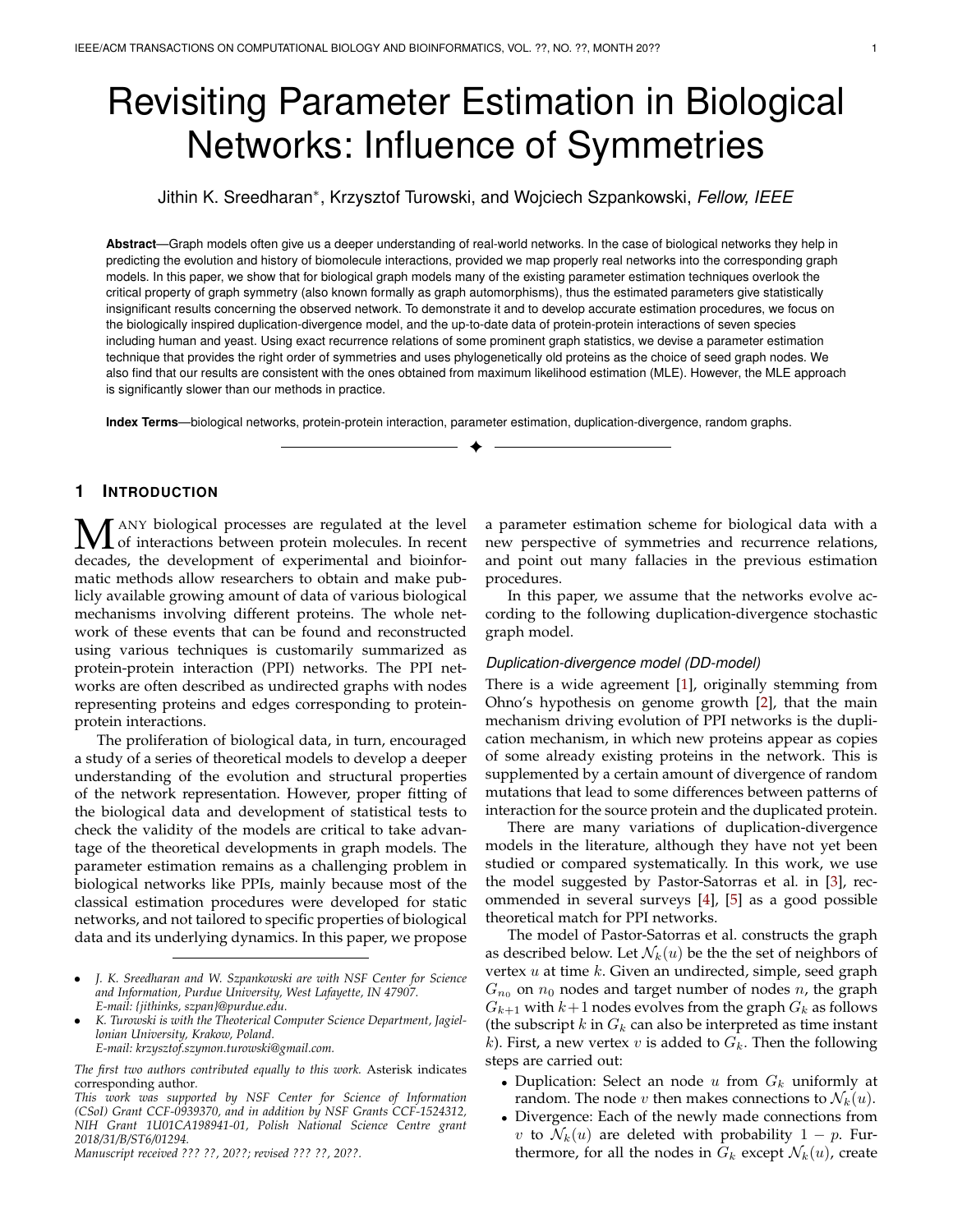(a) RECURRENCE-RELATION :  $G_n^{(1)}$  DD-model (100; 0:1; 0:3; K <sub>20</sub>). (b) RECURRENCE-RELATION :  $G_n^{(2)}$  DD-model (100; 0:99; 3:0; K <sub>20</sub>)

(c) MLE: log-likelihood with

 $G_n^{(1)}$  DD-model (100; 0:1; 0:3; K<sub>20</sub>).

(d) MLE: log-likelihood with  $G_n^{(2)}$  DD-model (100; 0:99; 3:0; K<sub>20</sub>)

Fig. 6: Results on synthetic networks: RECURRENCE-RELATION and maximum likelihood estimation (MLE) methods

|                                              |                      | <b>RECURRENCE-RELATION</b> |           |                    |                |     | MLE        |                     |            |
|----------------------------------------------|----------------------|----------------------------|-----------|--------------------|----------------|-----|------------|---------------------|------------|
| Model parameters                             | $logiAut(G_{obs})$ i |                            | b         | $E[log jAut(G_n)]$ | p-value        |     | b.         | $E[log iAut(G_n)i]$ | p-value    |
| $p = 0:1, r = 0:3$<br>$p = 0:99$ , $r = 3:0$ | 81:963<br>16:178     | 0.09<br>0.99               | 0:3<br>25 | 81:974<br>16.588   | 0.980<br>0.980 | 095 | 0.3<br>0.3 | 78.794<br>0:368     | 0.820<br>0 |

TABLE 6: Results on synthetic networks: average number of automorphisms and p-value

| Organism        | b     | b    | $E[log iAut(G_n)i]$ | p-value |
|-----------------|-------|------|---------------------|---------|
| Baker's yeast   | 0:98  | 0.35 | 29327               | 0.71    |
| Human           | 0:64  | 0.49 | 299881              | 0.51    |
| Fruit y         | 0:53  | 0.92 | 107383              | 0.64    |
| Fission yeast   | 0:983 | 0.85 | 705278              | 0.74    |
| Mouse-ear cress | 0:98  | 0.49 | 621036              | 0.13    |
| Mouse           | 0:96  | 0.32 | 8067.56             | 0.67    |
| Worm            | 0:85  | 0.35 | 335291              | 0.48    |

TABLE 7: Parameters of the real-world PPI networks estimated using RECURRENCE-RELATION method

(like some slower maximum likelihood estimation methods for graph tting). To address this, our approach in this paper to combine the number of symmetries with a faster method of recurrence relations, which allows us to narrow down the parameter search, nds high relevance in practice.

We argue that many existing parameter estimation techniques fail to take into account the number of symmetries of real-world networks, leading to serious concerns in the -tting methodology. Previous studies made unrealistic assumptions like the steady-state behavior of the model, and

it could be the reason behind erroneous estimates. Our proposed tting method based on exact recurrence relations, derived from rigorous theory, with minimal assumptions works well on synthetic data and real-world protein-protein interaction (PPI) networks of seven species. We also formulate a simple statistical test in terms of the number of symmetries. Since the PPI networks are expanding with new protein-protein interactions getting discovered, we make sure to use up-to-date data so that the tted parameters in this paper can serve as a benchmark for future studies.

We note here that the method introduced in this work is applicable to a variety of dynamic network models, as for many models there exist recurrence relations similar to the ones presented here. A systematic way of parameter estimation can also be seen as an introductory work to other important problems in biological networks. One example of such a problem is the temporal order probler[30]: given a network, the task is to recover the chronology of the node arrivals in the network. Parameter estimation provides us with better knowledge about the speci c characteristics of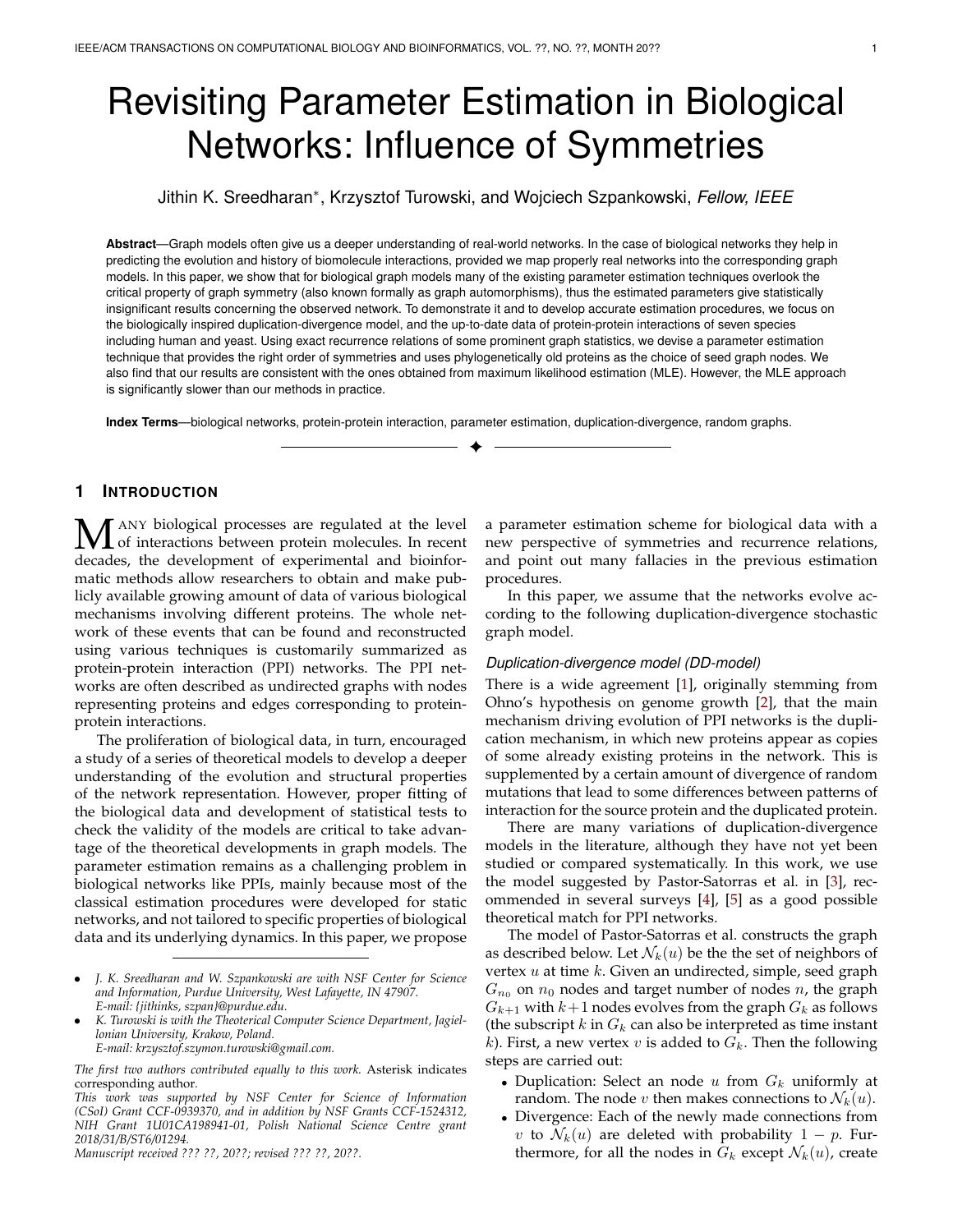

Fig. 7: Results on PPI networks: RECURRENCE-RELATION method

the model that retains temporal information in its structure.

#### <span id="page-10-0"></span>**8 MAXIMUM LIKELIHOOD ALGORITHM**

Function MAXIMUMLIKELIHOODVALUE, as shown below in Algorithm [2,](#page-10-2) presents a single pass of the MLE technique. Here  $\theta_0 = (p_0, r_0)$  is the initial parameter set which can be chosen with some extra knowledge of the given network or even arbitrarily; but with a proper choice of  $\theta_0$ , a faster convergence to the true value of likelihood is guaranteed.

We note here that the MLE procedure has to be run multiple times, and the average of the  $L$ 's (see algorithm) from the multiple runs gives an estimate of the likelihood at the inputted  $(p, r)$ . The procedure needs to be repeated for all the relevant  $(p, r)$  pairs. The estimated parameters are the points for which the likelihood function is maximized. See Section 5.2 for details.

### <span id="page-10-1"></span>**9 PROOF OF THEOREM 1**

Let  $\deg_t(s)$  be the degree at time  $t$  of a vertex added at time s, which is same as node label s, and parent(t) be a vertex which was chosen from  $G_{t-1}$  for the duplication step at time t.

It follows from the definition of the model that degree of the new vertex  $n + 1$  is the total number of edges from the vertex  $n + 1$  to  $\mathcal{N}_n$ (parent $(n + 1)$ ) (each <span id="page-10-2"></span>**Algorithm 2** Single run for the likelihood value computation.

```
function MAXIMUMLIKELIHOODVALUE(G, n, n_0, p, r, p_0,r_0L \leftarrow 1for k = n, n - 1, \ldots, n_0 + 1 do
           Pick v at random with Pr[v] \sim \omega(G, p_0, r_0, v)L \leftarrow L \cdot \frac{1}{k}\frac{\sum_{u \geq G} \omega(G, p_0, r_0, u)}{\omega(G, p_0, r_0, v)} \omega(G, p, r, v)Remove v from \hat{G}return L
function \omega(G, p, r, v)sum \leftarrow 0, n \leftarrow |V(G)|for u \in V(G), u \neq v do
           both \leftarrow |\mathcal{N}_n(u) \cap \mathcal{N}_n(v)|only_v \leftarrow |\mathcal{N}_n(v) \setminus \mathcal{N}_n(u)|only_u \leftarrow |\mathcal{N}_n(u) \setminus \mathcal{N}_n(v)|none \leftarrow n - |\mathcal{N}_n(u) \cup \mathcal{N}_n(v)|sum += p^{both} \frac{r}{n}\int_0^{\infty} (1-p)^{\text{only}} q^{-\frac{r}{n}}none
     return sum
```
of which is formed from choosing nodes independently from  $\mathcal{N}_n$ (parent $(n + 1)$ ) with probability p) and to all other vertices (each of which is formed from nodes chosen independently from a set  $V(G_n)\backslash N_n(\text{parent}(n+1))$  with probability  $\frac{r}{n}$ ).

It can be then expressed as a sum of two independent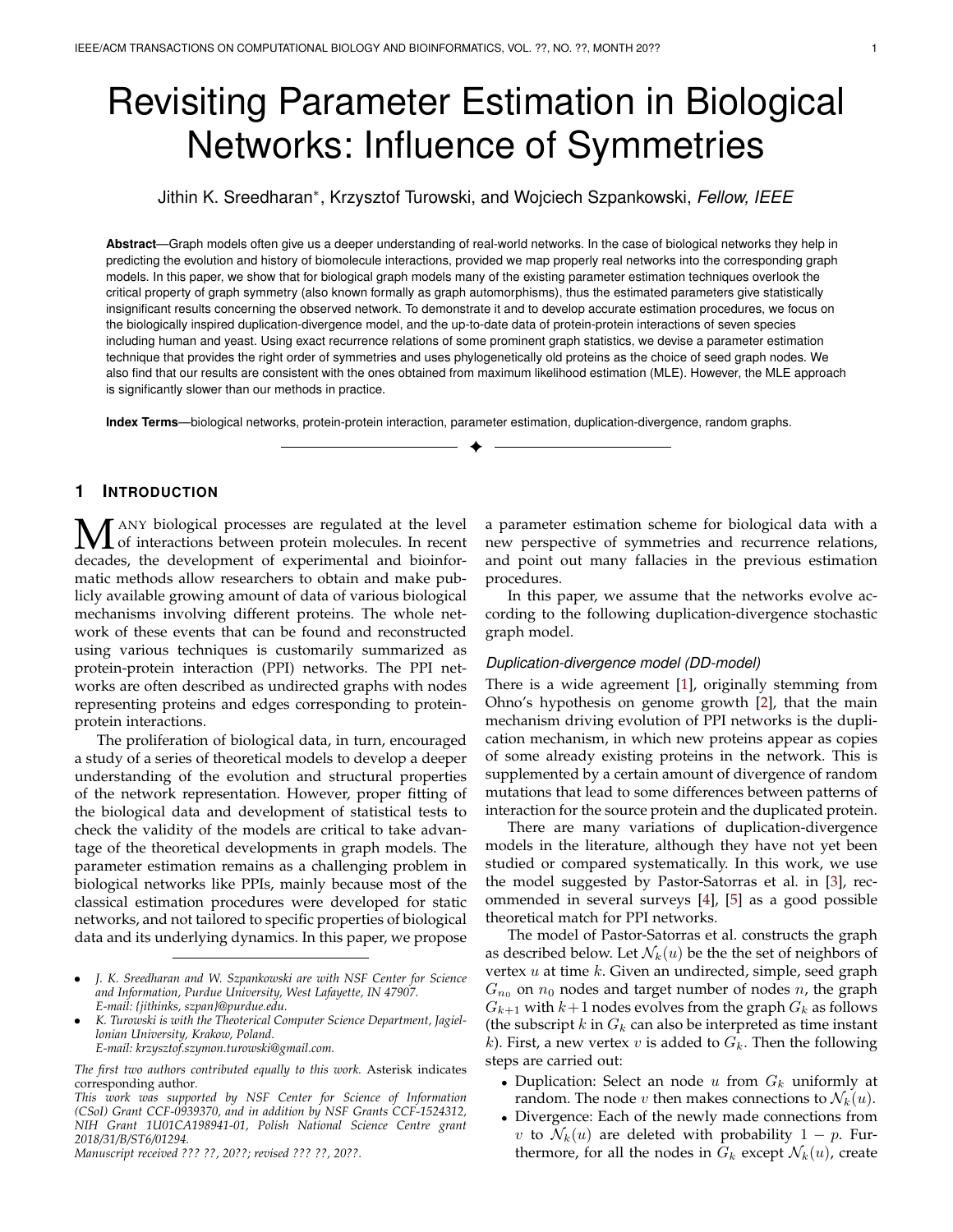#### binomial variables:

$$
\begin{aligned} \deg_{n+1}(n+1) &\sim \text{Bin}\left(\deg_n(\text{parent}(n+1)), p\right) \\ &+ \text{Bin}\left(n - \deg_n(\text{parent}(n+1)), \frac{r}{n}\right). \end{aligned}
$$

# 1. Recurrence for  $D(G_n)$ .

$$
\begin{aligned}\n& \mathsf{E}[\deg_{n+1}(n+1) \quad G_n] \\
& \qquad \mathsf{F}^{-1} \\
& = \qquad \Pr(\deg_n(\text{parent}(n+1)) = k \quad G_n) \\
& \qquad \mathsf{F}^{-1} \\
& \qquad \mathsf{F}^{-1} \\
& \qquad \mathsf{F}^{-1} \\
& \qquad \mathsf{F}^{-1} \\
& \qquad \mathsf{F}^{-1} \\
& \qquad \mathsf{F}^{-1} \\
& \qquad \mathsf{F}^{-1} \\
& \qquad \mathsf{F}^{-1} \\
& \qquad \mathsf{F}^{-1} \\
& \qquad \mathsf{F}^{-1} \\
& \qquad \mathsf{F}^{-1} \\
& \qquad \mathsf{F}^{-1} \\
& \qquad \mathsf{F}^{-1} \\
& \qquad \mathsf{F}^{-1} \\
& \qquad \mathsf{F}^{-1} \\
& \qquad \mathsf{F}^{-1} \\
& \qquad \mathsf{F}^{-1} \\
& \qquad \mathsf{F}^{-1} \\
& \qquad \mathsf{F}^{-1} \\
& \qquad \mathsf{F}^{-1} \\
& \qquad \mathsf{F}^{-1} \\
& \qquad \mathsf{F}^{-1} \\
& \qquad \mathsf{F}^{-1} \\
& \qquad \mathsf{F}^{-1} \\
& \qquad \mathsf{F}^{-1} \\
& \qquad \mathsf{F}^{-1} \\
& \qquad \mathsf{F}^{-1} \\
& \qquad \mathsf{F}^{-1} \\
& \qquad \mathsf{F}^{-1} \\
& \qquad \mathsf{F}^{-1} \\
& \qquad \mathsf{F}^{-1} \\
& \qquad \mathsf{F}^{-1} \\
& \qquad \mathsf{F}^{-1} \\
& \qquad \mathsf{F}^{-1} \\
& \qquad \mathsf{F}^{-1} \\
& \qquad \mathsf{F}^{-1} \\
& \qquad \mathsf{F}^{-1} \\
& \qquad \mathsf{F}^{-1} \\
& \qquad \mathsf{F}^{-1} \\
& \qquad \mathsf{F}^{-1} \\
& \qquad \mathsf{F}^{-1} \\
& \qquad \mathsf{F}^{-1} \\
& \qquad \mathsf{F}^{-1} \\
& \qquad \mathsf{F}^{-1} \\
& \qquad \mathsf{F}^{-1} \\
& \qquad \mathsf{F}
$$

Since in the definition of the model it is stated that the parent is selected uniformly at random, we know that  $Pr(\text{parent}(n+1) = i \mid G_n) = \frac{1}{n}$  and therefore

$$
D(G_n) = \begin{cases} \n\mathcal{R} & \text{Pr}(\text{parent}(n+1) = i \quad G_n) \deg_n(i) \\ \n\mathcal{R}^{-1} & \text{for } n \neq i \n\end{cases}
$$
\n
$$
= \begin{cases} \n\mathcal{R}^{-1} & \text{for } n = k \text{.}\n\end{cases}
$$

Combining the last two equations, we get

$$
E[\deg_{n+1}(n+1) \ G_n] = p - \frac{r}{n} \ D(G_n) + r.
$$

Using the above, we find the following recurrence for the mean degree of  $G_{n+1}$ :

$$
E[D(G_{n+1}) \t m G_n] \qquad #
$$
  
=  $\frac{1}{n+1} E \qquad \deg_{n+1}(i) \qquad G_n$   
=  $\frac{1}{n+1} \qquad \deg_n(i) + 2E \deg_{n+1}(n+1) \qquad G_n$   
=  $\frac{1}{n+1} nD(G_n) + 2E[\deg_{n+1}(n+1) \qquad G_n]$   
=  $D(G_n) \qquad 1 + \frac{2p-1}{n+1} - \frac{2r}{n(n+1)} \qquad + \frac{2r}{n+1}.$ 

Now from the law of total expectation:

$$
E[D(G_{n+1})]
$$
  
=  $E[D(G_n)] \quad 1 + \frac{2p-1}{n+1} - \frac{2r}{n(n+1)} + \frac{2r}{n+1}.$ 

# 2. Recurrence for  $D_2(G_n)$ .

$$
E[\deg_{n+1}^{2}(n+1) G_n]
$$
  
=  $\sum_{k=0}^{\infty} Pr(\deg_n(\text{parent}(n+1)) = k G_n)$   
 $\times \sum_{a=0}^{\infty} \sum_{n=0}^{\infty} p^a (1-p)^{k-a}$ 

$$
\frac{\partial^2 F}{\partial x^2} = \frac{1}{2} \int_{b=0}^{b} \frac{1}{n} dx + \int_{a=0}^{b} (a+b)^2 dx
$$
  
\n
$$
= \int_{k=0}^{b} \Pr(\deg_n(\text{parent}(n+1)) = k \ G_n)
$$
  
\n
$$
\times k^2 p^2 - \frac{2pr}{n} + \frac{r^2}{n^2} + k \ p - p^2 + 2pr - \frac{r+2r^2}{n}
$$
  
\n
$$
+ r^2 + r - \frac{r^2}{n}
$$
  
\n
$$
= D_2(G_n) p^2 - \frac{2pr}{n} + \frac{r^2}{n^2}
$$
  
\n
$$
+ D(G_n) p - p^2 + 2pr - \frac{r+2r^2}{n} + \frac{r^2}{n^2}
$$
  
\n
$$
+ r^2 + r - \frac{r^2}{n},
$$
  
\n
$$
\text{since we have, as before.}
$$

since we have, as before,  $\mathbf{v}$ 

$$
D_2(G_n) = \bigcap_{i=1}^{N} \Pr(\text{parent}(n+1) = i \ G_n) \deg_t^2(i)
$$

$$
= \bigcap_{k=0}^{N+1} \Pr(\deg_n(\text{parent}(n+1)) = k \ G_n)k^2.
$$

Now we proceed with the second moment of degree distribution of  $G_n$ . Let  $I_{n+1}(i)$  be an indicator variable whether there is an edge between  $n + 1$  and *i*. Then the following basic results follows:

$$
\chi_{n+1}(i) = \chi_{n+1}(i) = \deg_{n+1}(n+1)
$$
\nand\n
$$
\pi_{n+1}(i) = \deg_{n+1}(n+1)
$$
\n
$$
\chi_{n+1}(i) = \chi_{n+1}(i) + \chi_{n+1}(i) + \chi_{n+1}(i) + \chi_{n+1}(i) + \chi_{n+1}(i) + \chi_{n+1}(i) + \chi_{n+1}(i) + \chi_{n+1}(i) + \chi_{n+1}(i) + \chi_{n+1}(i) + \chi_{n+1}(i) + \chi_{n+1}(i) + \chi_{n+1}(i) + \chi_{n+1}(i) + \chi_{n+1}(i) + \chi_{n+1}(i) + \chi_{n+1}(i) + \chi_{n+1}(i) + \chi_{n+1}(i) + \chi_{n+1}(i) + \chi_{n+1}(i) + \chi_{n+1}(i) + \chi_{n+1}(i) + \chi_{n+1}(i) + \chi_{n+1}(i) + \chi_{n+1}(i) + \chi_{n+1}(i) + \chi_{n+1}(i) + \chi_{n+1}(i) + \chi_{n+1}(i) + \chi_{n+1}(i) + \chi_{n+1}(i) + \chi_{n+1}(i) + \chi_{n+1}(i) + \chi_{n+1}(i) + \chi_{n+1}(i) + \chi_{n+1}(i) + \chi_{n+1}(i) + \chi_{n+1}(i) + \chi_{n+1}(i) + \chi_{n+1}(i) + \chi_{n+1}(i) + \chi_{n+1}(i) + \chi_{n+1}(i) + \chi_{n+1}(i) + \chi_{n+1}(i) + \chi_{n+1}(i) + \chi_{n+1}(i) + \chi_{n+1}(i) + \chi_{n+1}(i) + \chi_{n+1}(i) + \chi_{n+1}(i) + \chi_{n+1}(i) + \chi_{n+1}(i) + \chi_{n+1}(i) + \chi_{n+1}(i) + \chi_{n+1}(i) + \chi_{n+1}(i) + \chi_{n+1}(i) + \chi_{n+1}(i) + \chi_{n+1}(i) + \chi_{n+1}(i) + \chi_{n+1}(i) + \chi_{n+1}(i) + \chi_{n+1}(i) + \chi_{n+1}(i) + \chi_{n+1}(i) + \chi_{n+1}(i) +
$$

 $\bar{\rm u}$ 

Now,

Now,  
\n
$$
E[D_2(G_{n+1}) G_n] = \frac{1}{n+1} E \int_{i=1}^{n+1} deg_{n+1}^2(i) G_n
$$
\n
$$
= \frac{1}{n+1} E \bigg|_{i=1}^{n+1} deg_t^2(i) + 2 \bigg|_{i=1}^{n+1} deg_n(i) I_{n+1}(i)
$$
\n
$$
= \frac{1}{n+1} E \bigg|_{i=1}^{n+1} deg_t^2(i) + 2 \bigg|_{i=1}^{n+1} deg_n(i) I_{n+1}(i)
$$

$$
+\deg_{n+1}(n+1)+\deg_{n+1}^2(n+1)G_n
$$

$$
= D_2(G_n) \quad 1 + \frac{2p + p^2 - 1}{n+1} - \frac{2r(1+p)}{n(n+1)} + \frac{r^2}{n^2(n+1)}
$$

$$
+ D(G_n)
$$

$$
\times \frac{2p - p^2 + 2pr + 2r}{n+1} - \frac{2r + 2r^2}{n(n+1)} + \frac{r^2}{n^2(n+1)}
$$

$$
+ \frac{2r^2 + 2r}{n+1} - \frac{r^2}{n(n+1)}.
$$

Then from the law of total expectation we obtained the